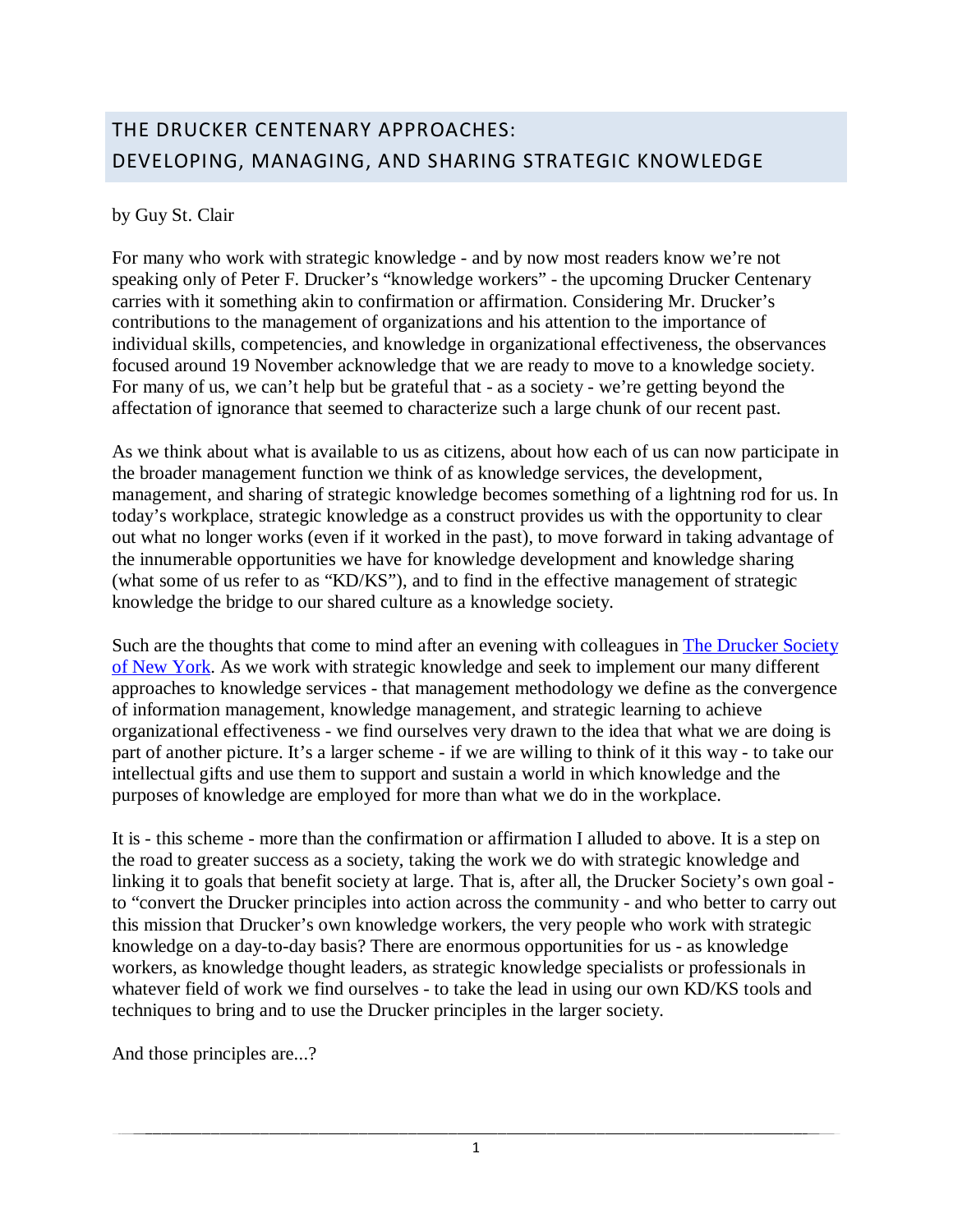Well, I don't have to list them here. They are posted everywhere nowadays, especially as the management community begins its observance of the Drucker centenary. Take a look at, for example, the latest issue of *Harvard Business Review* or *The Economist* or any of a variety of the latest writings about Drucker. The man's ideas practically pop out at you.

And such was the case at the New York Drucker Society's latest meeting. The ideas flowed, and while it would be extremely gratifying to capture them all, highlights must suffice. Not a difficult job, as it happens, as they all on this occasion came bundled together in a framework that Lee Igel, the group's leader, used to guide the conversation.

The meeting had been described to society members and visitors as a "fireside chat" type of discussion, a conversation between Bruce Rosenstein and Frances Hasselbein. After introductory comments, Igel invited his distinguished guests to talk about what he called their "defining moments," those times or events in their lives that helped connect them with their association with Peter Drucker.

Hesselbein is Chairman of the Board of Governors of the Leader to Leader Institute (formerly the Peter F. Drucker Foundation for Nonprofit Management), and Bruce Rosenstein is the author of *Living in More Than One World: How Peter Drucker's Wisdom Can Inspire and Transform Your Life* (written about here on another occasion because - full disclosure - Bruce is a longtime friend and teacher and for whose graduate studies program I sometimes guest-lecture at Catholic University in Washington). As might be expected from these two expert storytellers, the evening became one of shared experiences (not only from the two of them, but from audience members as well) and their memories of their defining moments provided strong insight into our thinking about Peter Drucker and considerable inspiration for how each of us can look into our own lives for our own defining moments.

Hesselbein, for example, went back to her childhood and told a heart-wrenching story about how her grandmother had impressed upon her the importance of diversity, inclusion, and the necessity for human kindness in our lives. Observing how her grandmother had - and the only person in her community to do so - shown respect to an immigrant who was trying to make his way provided Hesselbein with a lifelong desire to follow her example not only in her personal life but, of course, in her career and as she performed her functions as the chief executive officer of Girl Scouts of America of the USA from 1976 to 1990, during which time she got to know and worked with Drucker.

Rosenstein, too, had his moment that he was willing to share. A little different, but just as valuable because when he had his experience, he knew that he had made the right decision to go in the direction he had undertaken. Rosenstein's experience had to do with his decision to write about Drucker, whom he had long admired, and whose tenets and philosophies he had long shared with others. As the book project was being discussed, Rosenstein realized that it had not yet quite taken shape, and he and his editors were struggling to find just the right perspective or point of view. They found it when, one day, he was asked to describe what he really wanted to say in the book, and he remembered that in an interview Drucker had spoken about how all the many "parts" and "pieces" of one's life - personal affairs, business, professional activities, volunteer work, faith, philosophies, and so forth - all come together to make up the whole